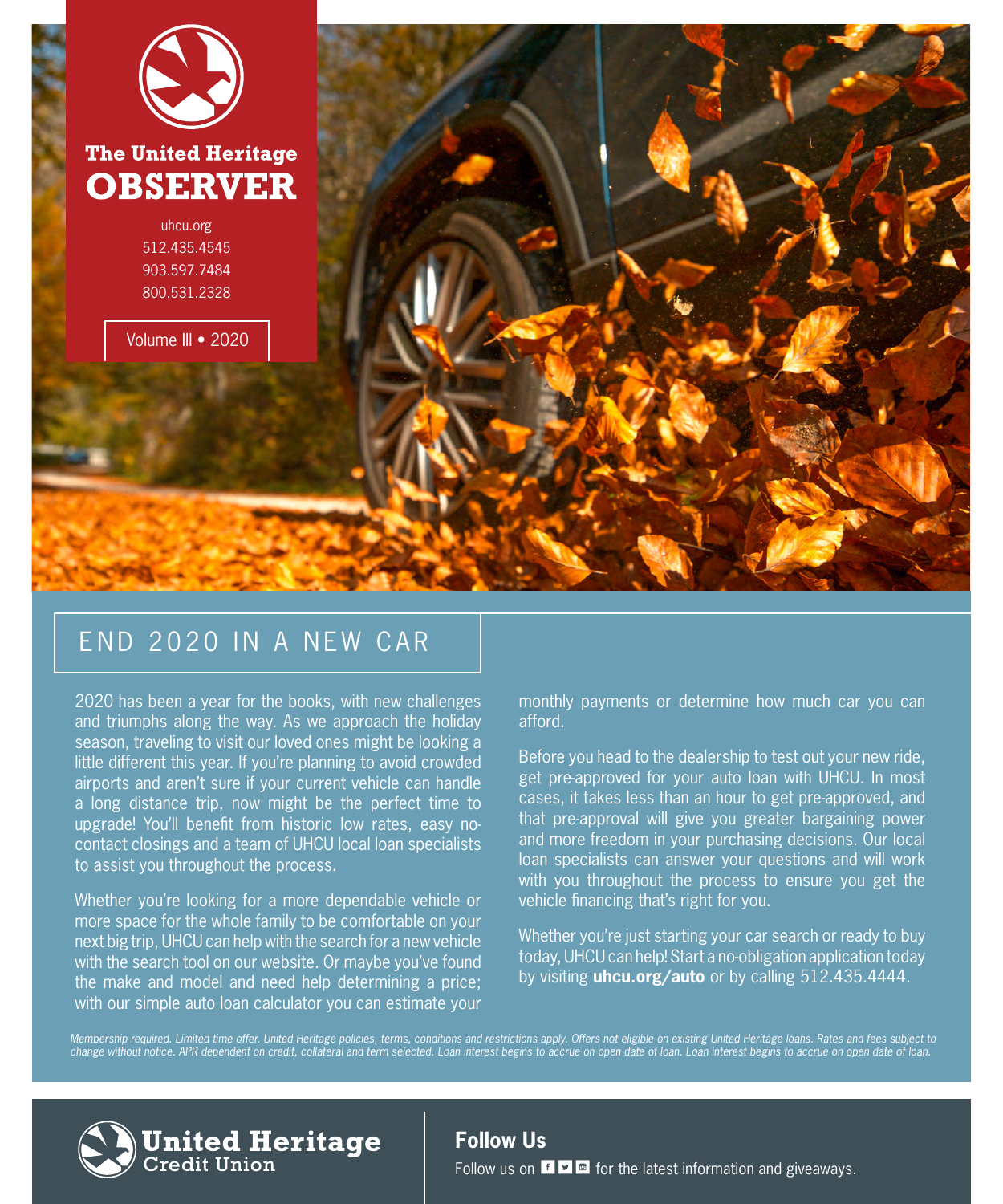### FINANCIAL REPORT

#### **Year-to-date as of August 31, 2020**

#### **ASSETS**

| (Less Allowance for Loan Loss) \$    | (3,255,612) |
|--------------------------------------|-------------|
| Cash/Cash on Deposits/Investments \$ | 168,502,152 |
|                                      | 93,112,182  |
|                                      |             |
|                                      |             |

#### **LIABILITIES & EQUITY**

| Member Deposits  \$ 1,067,949,965         |  |
|-------------------------------------------|--|
|                                           |  |
| Total Liabilities/Equity \$ 1,180,941,164 |  |

#### **RATIOS**

Your savings remain safe and secure at United Heritage Credit Union. Our prudent lending and investment practices have resulted in superior loan performance and a financially strong and fiscally sound financial institution. Additionally, your funds are insured up to \$250,000 through NCUA. Our strength lies with our members and the trust you place in United Heritage Credit Union as your financial institution—a trust we strive to earn every day. Documents relating to United Heritage's finances and management are available by contacting Julie Carter at 512.435.4545 x4209.

### DID YOU KNOW?

Our PO Box address has changed! [To ensure deposits and loan payments](https://www.uhcu.org/articles/2020/september/po-box-update)  by mail are processed in a timely manner, please update our mailing address in your address book and/or any bill payment systems to:

#### **PO Box 202020 Austin, Texas 78720**

If you have any questions, please call our Contact Center:

**Austin/Central Texas:** 512.435.4545 **Tyler:** 903.597.7484 **Toll Free:** 800.531.2328



# **[Get the Most Out of Your Auto Loan](https://www.uhcu.org/loans/vehicle-loans/auto-loans)**

Before you head out to sign on the dotted line, here are some tips to make sure that you get the most out of your auto loan.

**Know Your Credit Score -** Auto loans are can be fairly easy to secure even with a less than perfect credit score. Generally, a lower score simply means you'll be paying a higher loan rate. Usually, a

dealership will offer to finance the loan for you, but you may be able to get a better, lower rate or

payment at your local financial institution. UHCU always offers low, competitive rates and our loan specialists can help you get pre-qualified quickly.

**Extending the Life of the Loan -** Getting a lower car payment is achievable by extending the life the loan. While this will generally lower your monthly costs, it extends the length of the loan. It is a good idea to consider how much you can afford and how long you would like to be paying on your loan before you buy. We are always happy to help figure this out.

**Down Payments -** Down payments can be a great way of decreasing the overall amount of the loan and to decrease your monthly payment. But, it is also advantageous to consider the rate that you are given on the loan. If it is a rather low rate then you may want to consider keeping all or some of your down payment for other expenses and financing a larger sum of the cost of the car.

**Add-Ons -** One of the most exciting things about buying a new automobile is the ability to customize everything from exterior color to the type of floor mats. Each of these opportunities to make your car more unique or customized to fit your needs can come with a higher price tag though. Consider that while it may be easier to have the windows tinted by the car dealership, there may be a local service that can do the same work at a significantly lower price.

**Extended Warranties** - These can be great solutions to auto care, especially if you plan on keeping the car for many years. UHCU can also help you consider the vehicle service warranty that meets your needs.

Our interest rates remain low and, as always, we are ready to serve you. We can complete all documents remotely, while you're in the comfort of your own home. Making the loan process not only easy, but safe as well. Our loan specialists will help you find the best loan for your needs and walk you through every step of the process. Contact us today at 512.435.4444, 903.597.7484 or 800.531.2328 or the Auto Loans section of UHCU.org.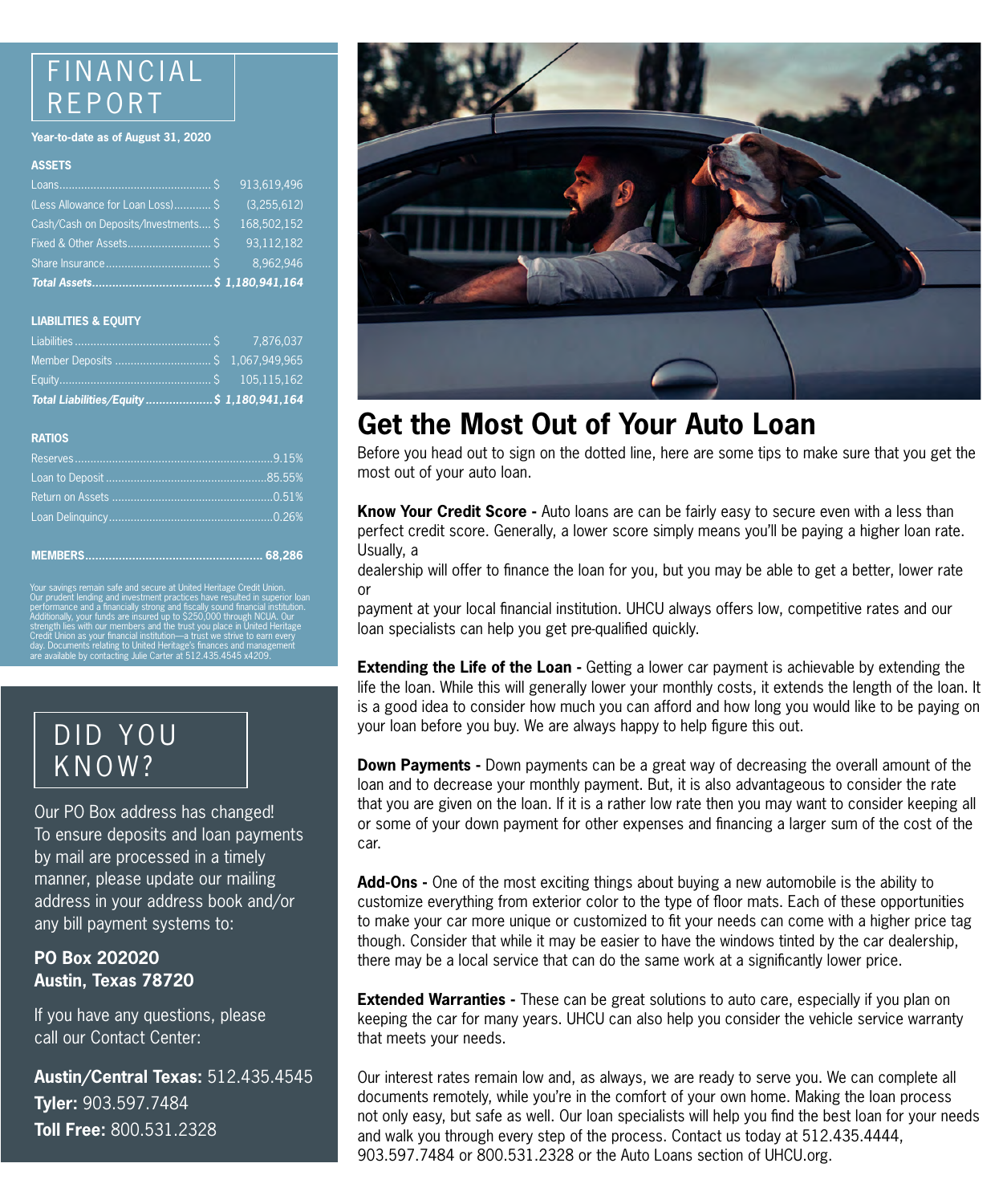# **2020 Board Election Results**

On August 20, 2020, the 63rd Annual Membership meeting was held at the United Heritage Credit Union corporate headquarters and by virtual attendance due to the ongoing pandemic. At the meeting, Dr. Ralph Wilburn, Mr. Bob Spurck and Dr. Robert Hootkins were re-elected to the Board of Directors.

Dr. Wilburn and Mr. Spurck were each elected to a threeyear term. Dr. Wilburn serves as Vice-Chairman of the United Heritage Board of Directors. He has been a member of the Board of Directors since 1999 and has been a UHCU member since 1980. Mr. Spurck has been a member of the United Heritage Board of Directors since 2017 and has been a UHCU member since 2012. The terms for Dr. Wilburn and Mr. Spurck will expire with the 2023 Annual Membership meeting.

Dr. Hootkins was elected to fill a one-year term on the Board of Directors that will expire with the 2021 Annual Membership meeting. He is serving the final year of a three-year term vacated by the retirement of Mr. Grady Elliott earlier this year. Dr. Hootkins joined the United Heritage Board of Directors as an Associate Board Member in 2018 and has been a UHCU member since 2016.

# DID YOU KNOW?

QR codes are a sophisticated form of a bar code that can be scanned using the camera app on most smart phones. After scanning a QR code, depending on how it is setup, you can then be shown information, like a restaurant's menu; or taken to a website that provides additional information about a product or service.

Check out the QR code below to learn more about our branch locations and hours! UHCU is looking forward to implementing more QR codes in the future, so stay tuned.





### **2020 Scholarship Winner**

Congratulations to Talia Hanley for being selected as the 2020 recipient of the \$5,000 Community Scholarship from the United Heritage Charity Foundation. The Scholarship Committee considered a large number of applications before selecting this dedicated high school senior who graduated from James Bowie High School. Ms. Hanley was selected based on several factors, including outstanding community service, extracurricular activities, academic performance and demonstrated commitment to the credit union philosophy of "People Helping People."